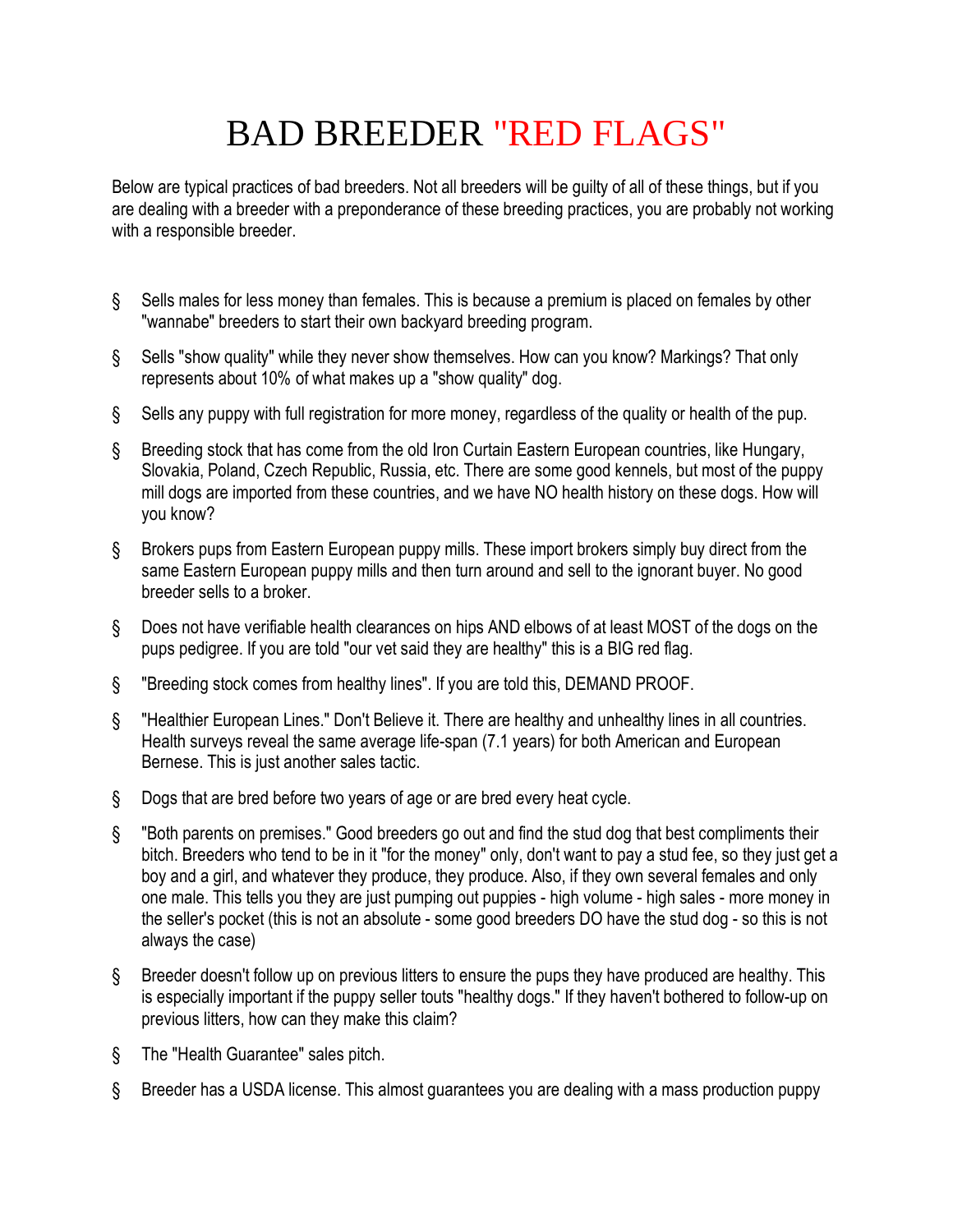factory.

- § AKC inspected. Every breeder who breeds AKC registered dogs is subject to AKC inspection. This means nothing.
- § Breeder discourages you from visiting their facilities, or "suggests" you meet somewhere to get your pup. This is often offered as a convenience to you. It is really because a breeder doesn't want you to see their kennel.
- § Pretty web sites with lots of cute pictures and flowery language like "farm raised with love," or "we just love our fur babies." Provides little or no useful information such as pedigrees of parents, health clearances, breeding philosophy, etc. This is a very crafty and effective way to bamboozle you as the buyer.
- § Requires money up front before any paperwork (such as pedigree info, contract info etc.) is provided.
- § Requires deposits (usually non-refundable) before their bitch is bred or the litter is whelped.
- § Sells without a contract.
- § Puppies registered with other than AKC registry. While AKC registration does not assure a good breeder, NO responsible American breeder uses any other registry. The puppy mill industry has created many bogus registries to trick buyers. Dogs registered with APR (American Pet Registry), CKC (Continental Kennel Club, not to be confused with the Canadian Kennel Club - a legitimate registry), ACA (American Canine Association), AMW (Archive of Merit Worldwide), FIC Federation of International Champions), etc. are indicative of a commercial puppy factory.
- § Doesn't ask you any questions. In an effort to confuse you into thinking they are a responsible breeder, you may be asked to complete a questionnaire; but you won't be asked any follow-up questions.
- § Has a PayPal or credit card system set up for payment.
- § "I just breed nice puppies for nice people." This is the hallmark of a bad breeder. You are a nice person, and you want a nice puppy, but not from this breeder. What this REALLY means is "I am breeding whatever dogs I can get my hands on, and I am selling them to anyone who comes up with the cash."
- § Breeds multiple breeds. Some good breeders may breed one other breed; but, anyone who has several different breeds of dogs is making a business out of pumping out puppies. There is no way this many dogs can be given the attention and care that they need. This is a puppy factory.
- § "Champion bloodlines." This implies that the parents aren't champions. This could also mean one dog in a 64 dog pedigree has attained a championship. This is just another trick to fool you.
- § Do not have a lifetime return policy for dogs of their breeding, do not concern themselves with rescue and take no responsibility for the dogs they have produced once the sale is done and the money has changed hands. These breeders represent a large part of the mess that purebred rescue groups have to clean up.